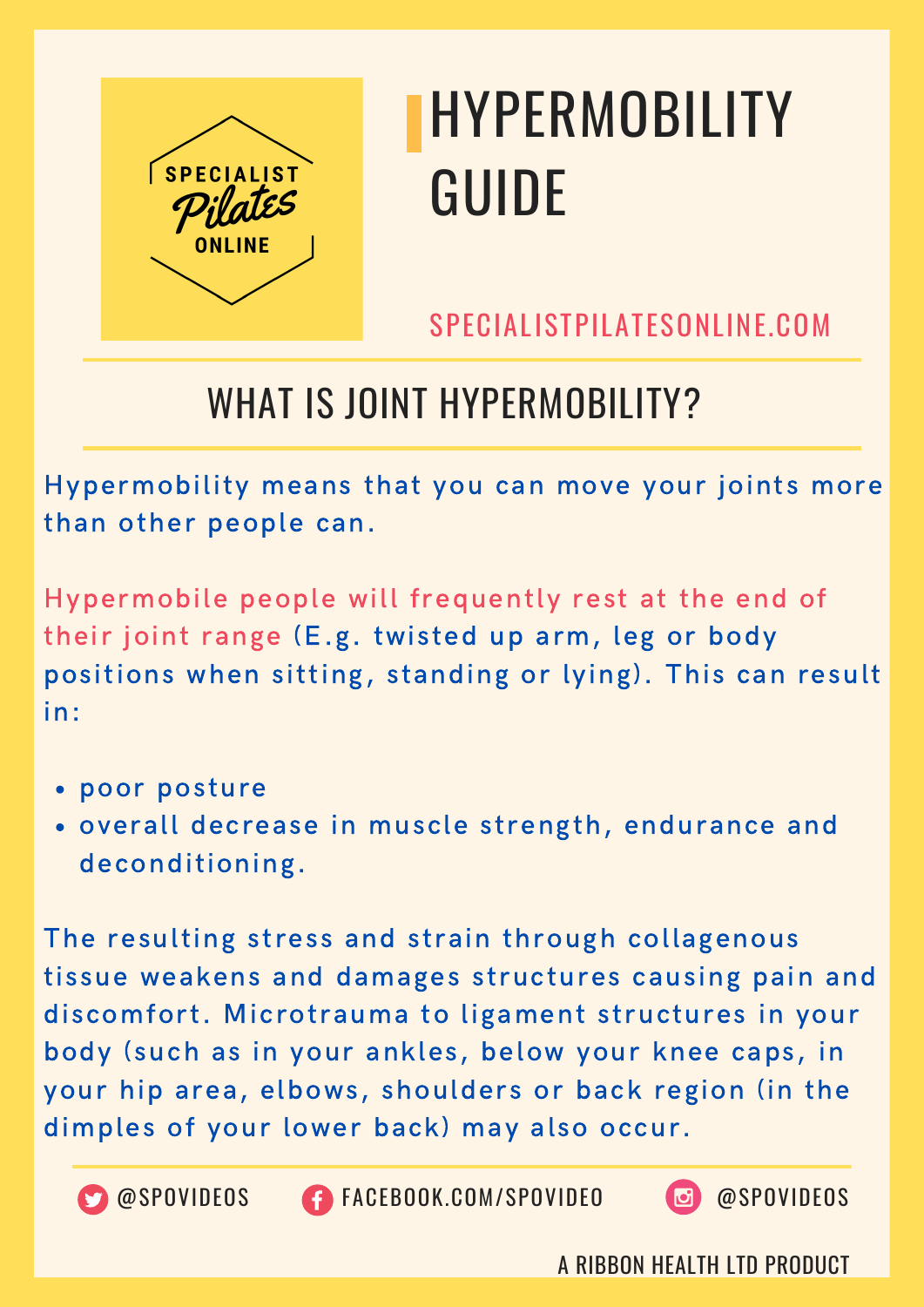

SPECIALISTPILATESONLINE.COM

### HYPERMOBILITY: COMMON COMPLAINTS

- Symptoms can progress over time
- Widespread symptoms and long lasting (lasting 15-45 days)
- Symptoms often misdiagnosed or not identified
- People with hypermobility stretch to try and relieve symptoms with no long term improvement leading to frustration and poor management of symptoms
- People with hypermobility gravitate towards yoga-type exercises involving extreme stretching to end of joint ranges, rather than much needed close chain, stability, balance and functional rehabilitation exercises such as our Specialist Pilates exercises for hypermobility.
- Hypermobile patients have often tried all resorts to try and relieve symptoms: Trying and failing to find the correct chair, pillow, sleeping position
- Struggling with impact or agility type exercise routines leading to regular flare ups.

@SPOVIDEOS FACEBOOK.COM/SPOVIDEO @SPOVIDEOS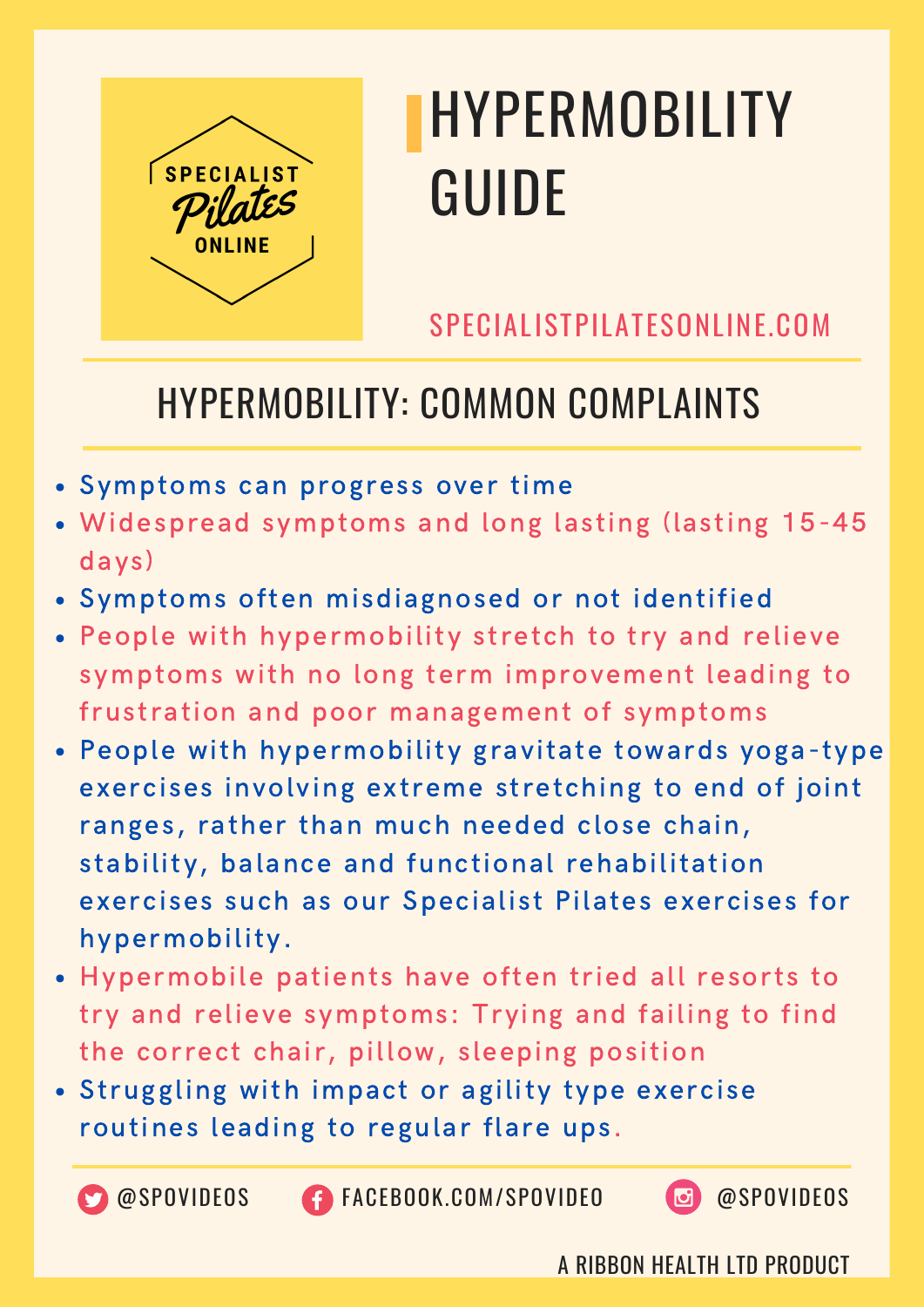

SPECIALISTPILATESONLINE.COM

## **TEST YOURSELF** HOW DO YOU KNOW IF YOU ARE HYPERMOBILE?

5 Quick things you can ask yourself

- . Is there a family history of increased flexibility (hypermobility)?
- As a child or adult do you sit in curled up positions, cross your legs or comfortably do the splits with ease compared to others?
- As a child or teenager have you dislocated your knee cap or shoulder on at least one or more occasions?
- Do you sleep with your wrists bent up and curled up tight or in awkward postures compared to your partner?
- Do your joints dislocate easily without trauma involved?

If you have answered yes to any of the above, now try the joint test on the next page.



@SPOVIDEOS FACEBOOK.COM/SPOVIDEO @SPOVIDEOS

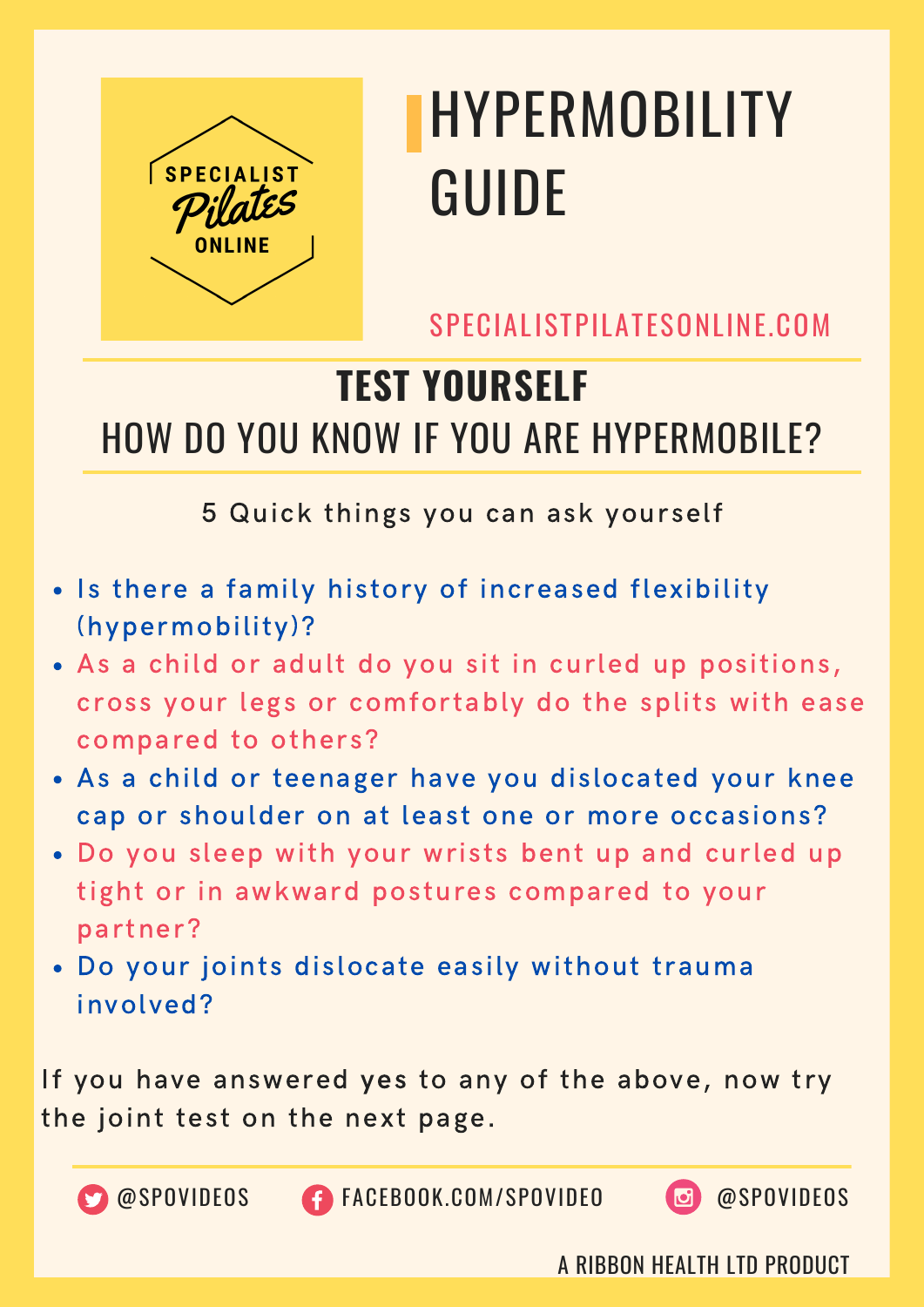

SPECIALISTPILATESONLINE.COM

#### **QUICK JOINT TEST** BEIGHTON SCALE: HOW FLEXIBLE IN YOUR JOINTS ARE YOU?

| Movement                                                                                                                                   | Score                |                |
|--------------------------------------------------------------------------------------------------------------------------------------------|----------------------|----------------|
| Bending the wrist forwards, can you touch your thumb<br>to the forearm?                                                                    | 1 point R side       | 1 point L side |
| Does your 5 <sup>th</sup> finger (little finger) extend backwards to<br>90 degrees?                                                        | 1 point R side       | 1 point L side |
| Do your elbows extend past horizontal when you<br>straighten the arm out to the side of your body?                                         | 1 point R side       | 1 point L side |
| In standing, do your knees hyperextend backwards (bow $ 1$ point R side $ $<br>backwards) when you stand and push your knees<br>backwards? |                      | 1 point L side |
| Are you able to bend forwards and touch the palms of<br>the hands flat to the floor without bending the knees?                             | 1 point per movement |                |
| Total Score (out of 9)                                                                                                                     |                      |                |

(Ref: Beighton Scale, Hypermobility and Ehlers Danlos Society)

#### Answers

#### Add up your score from the table above.

#### Score 4 out of 9 or higher?

You are classed as being hypermobile in your joints.

#### Score under 4 and you are very unlikely to be

#### hypermobile

@SPOVIDEOS FACEBOOK.COM/SPOVIDEO @SPOVIDEOS

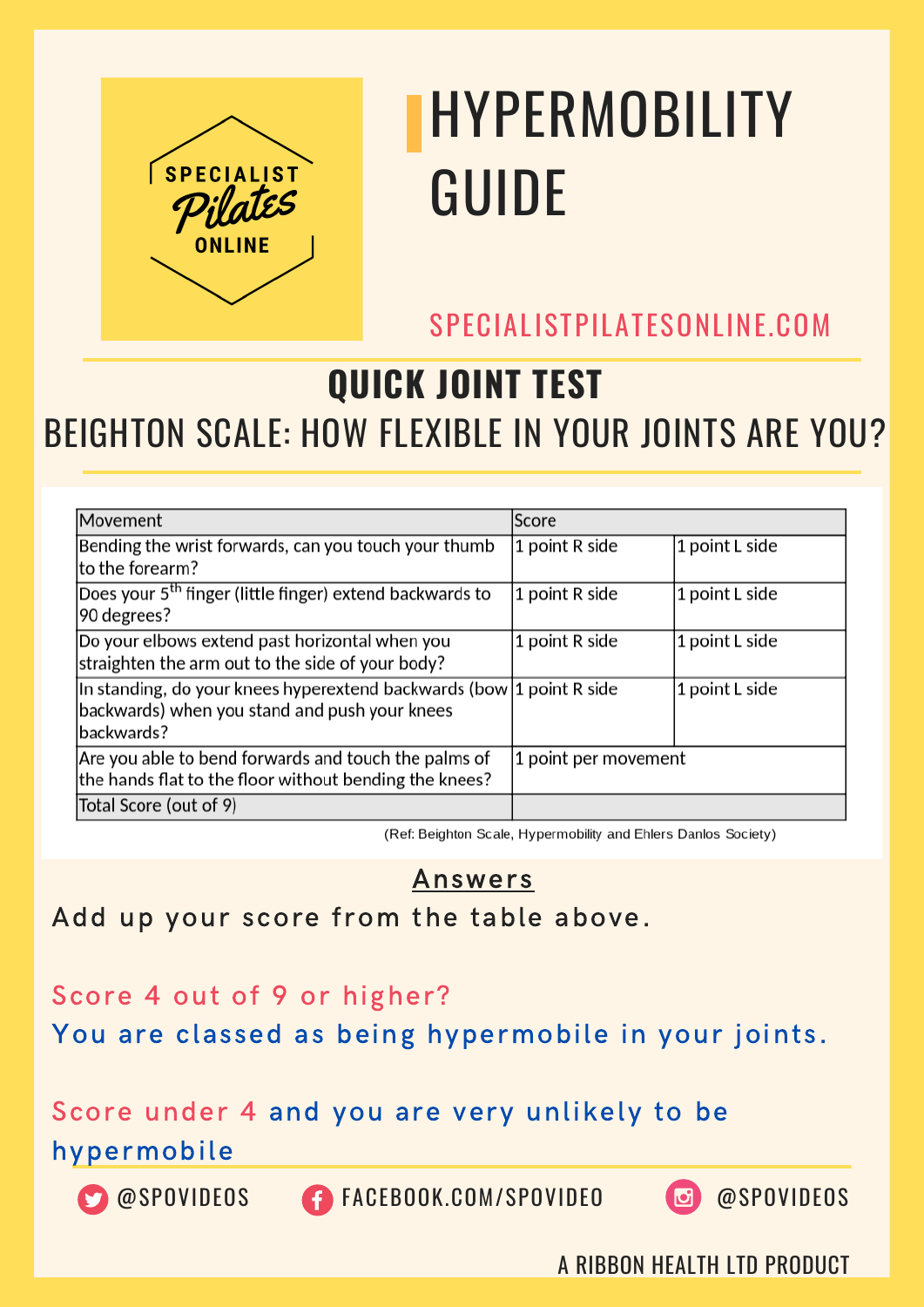

SPECIALISTPILATESONLINE.COM

A RIBBON HEALTH LTD PRODUCT

IF YOU HAVE EXPERIENCED ANY OF THE FOLLOWING FROM THE LIST BELOW, YOU INCREASE THE DEGREE TO WHICH YOU ARE AFFECTED BY HYPERMOBILITY:

@SPOVIDEOS FACEBOOK.COM/SPOVIDEO @SPOVIDEOS Hernia's Varicose veins Uterine/rectal prolapses Drooping eyelids Dry eyes Paper thin scars or lots of stretch marks Flat feet History of dislocations or subluxations Childhood growing pains Hip dysplasia Postural tachycardia (light headedness with increase in pulse rate) Ability to touch nose with tongue (Gorlin's sign) Chronic pain Fatigue Fainting (known as syncope) Paresthesia (tingling) Poor balance Clumsiness Poor response to Non Steroidal Anti-Inflammatories (NSAIDs) Joint pains for 3 or more months (Polyarthralgia) Abnormal scarring Poor sleep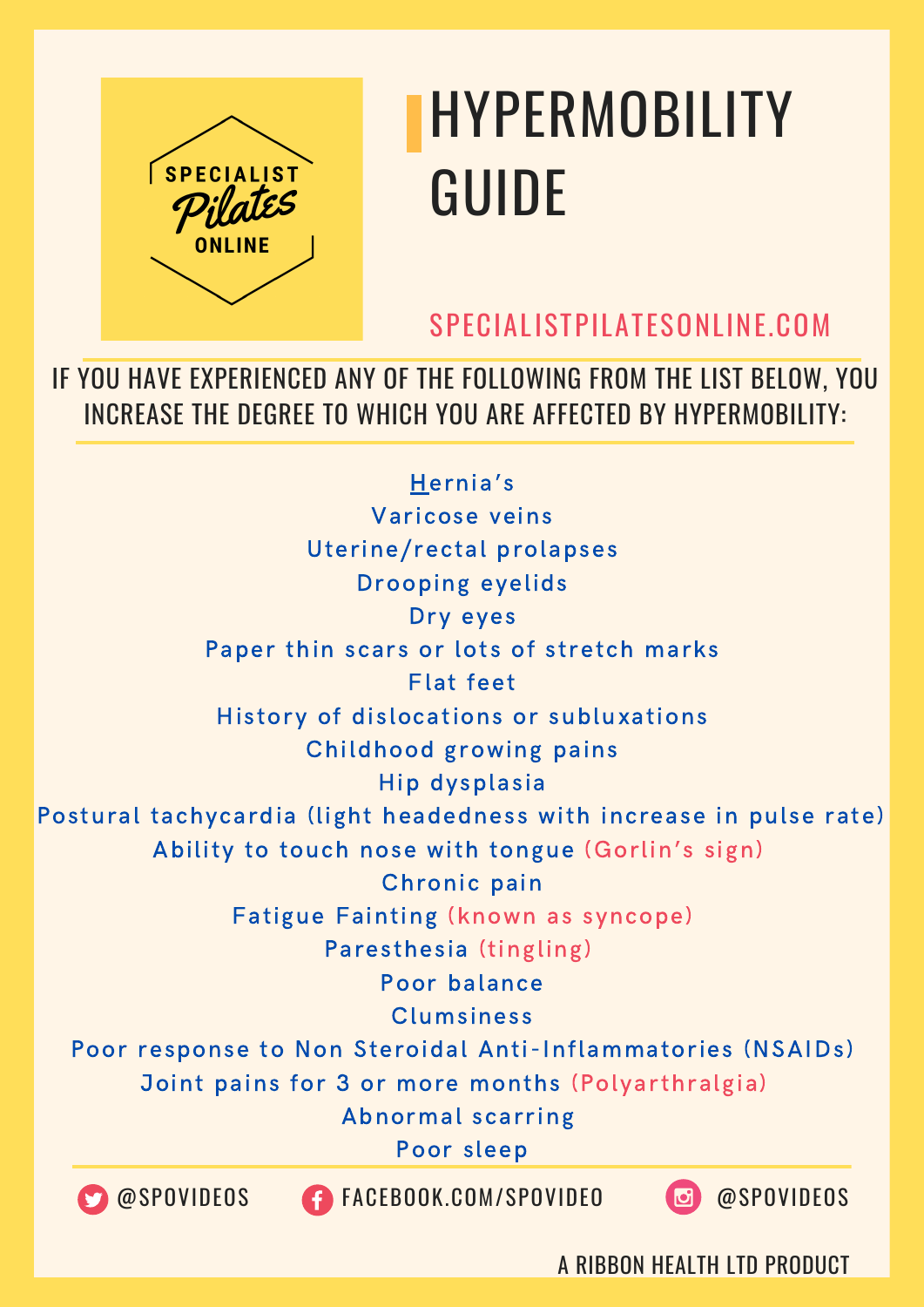

#### SPECIALISTPILATESONLINE.COM

### CAN HYPERMOBILITY RUN IN FAMILIES?

Yes. Perhaps ask other members of your family if they have experienced any of the issues listed in this guide because it is likely that a parent or someone in your family may also have elements of hypermobility and could benefit from our videos too.

#### TOP TIPS FOR EXERCISING WHEN YOU ARE HYPERMOBILE

Stretching is important but NOT to the extremes you are used to; even though you will want to! Stretching is still important to maintain length in your muscles and has been shown to be beneficial in creating enhanced vagal modulation (effects of vagal nerve activity on the rate of the heart's contraction, something very important for hypermobile patients). However, you want to aim at stretching in a much smaller range to avoid going to the very end of your joint range where you could irritate and damage soft tissue structures that can lead to pain.



**CO** @SPOVIDEOS **CONGESCITE CON/SPOVIDEO @SPOVIDEOS**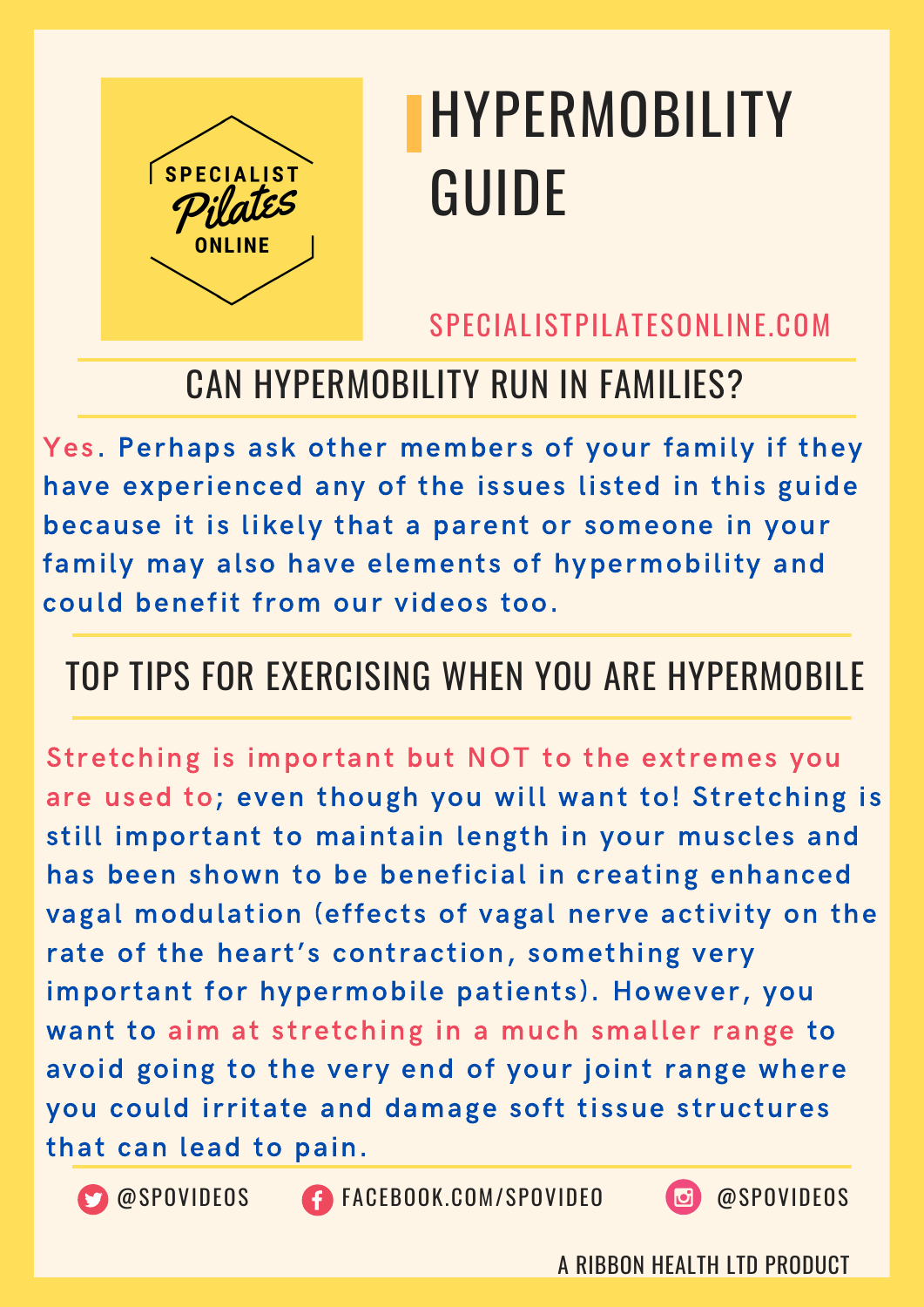

SPECIALISTPILATESONLINE.COM

#### TOP TIPS FOR EXERCISING WHEN YOU ARE HYPERMOBILE

- Avoid bowing (hyperextending) at your elbows and knees when exercising.
- Keep movements small and with good control.
- . If using hand weights be careful to keep your wrists straight and don't let your wrists bend backwards. If you struggle to keep your wrists straight, the weight you are using is likely to be too heavy for you.
- Stand straight with your weight evenly balanced, do not hip hitch!
- When performing chair or sitting exercises try not to slump! Sit tall.
- . If pain levels are high, start exercising in non weight bearing positions first, then progress to standing and functional positions.
- Build up resistance and repetitions slowly over time to improve strength and avoid flare ups.
- Use wobble cushions, gym balls and balance boards to challenge your body whilst exercising.



**CO** @SPOVIDEOS **CONGESCITE CON/SPOVIDEO @SPOVIDEOS** 

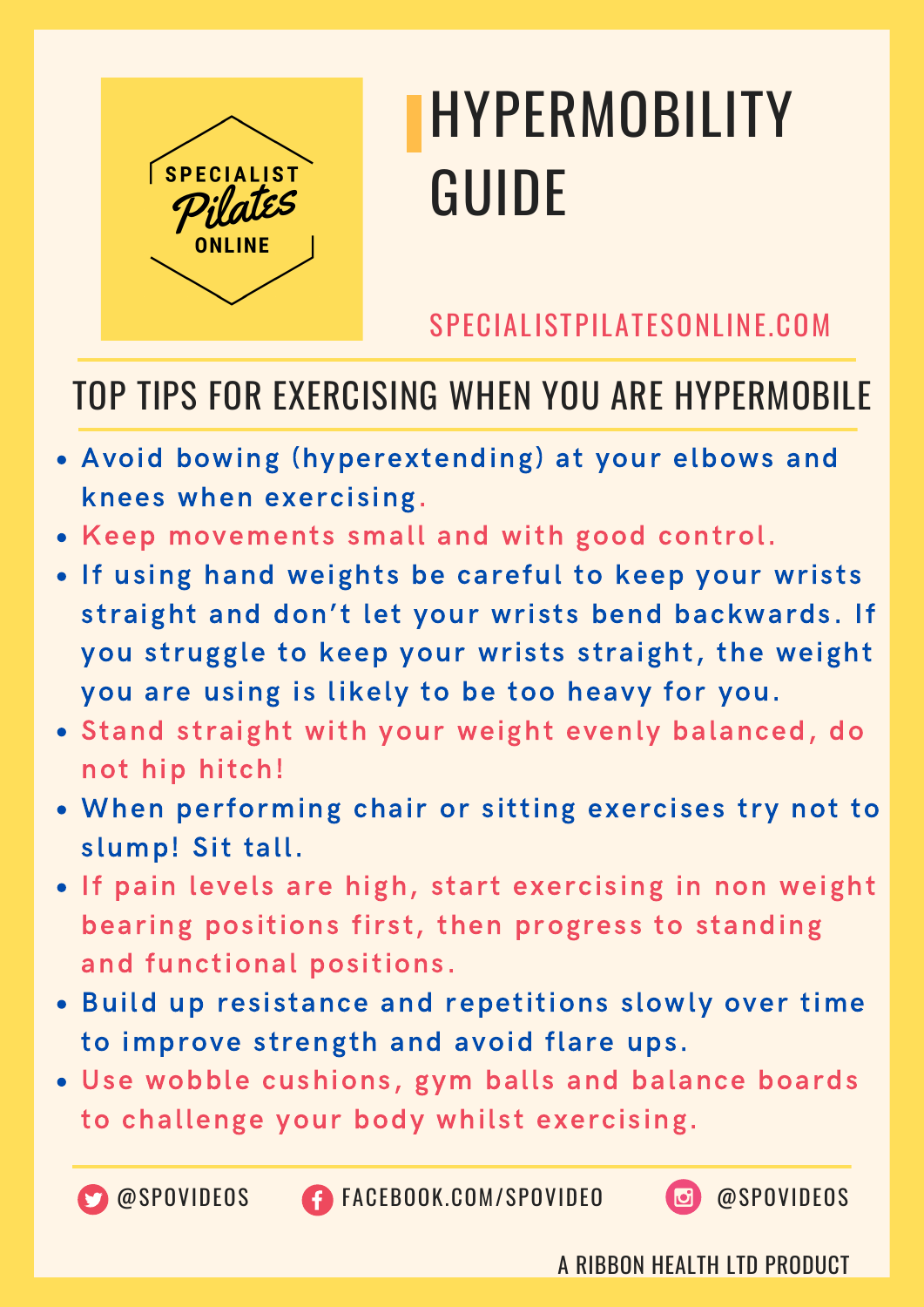

SPECIALISTPILATESONLINE.COM

### AIMS OF EXERCISES

- 1. Have better control of hypermobile areas.
- 2. Keep mobile in those less mobile joints areas of your body.
- 3. Improve joint control.
- 4. Gain better body awareness.
- 5. Achieve a neutral spine positions.
- 6. Recruit your abdominal and spinal muscles effectively.
- 7. Improve balance and overall stability.
- 8. Apply the Pilates concepts to functional tasks such as housework, travelling and work!

### AND FINALLY...

Remember, it won't happen overnight, it will take several weeks or even months of regular practice (or as long as your body needs) to build up the correct strength to prevent ongoing problems. As soon as your strength and core control improves, pain will subside considerably!

Follow our range of hypermobile videos online starting with beginner level classes and working through to advanced level classes over time to help you live better with hypermobility and prevent pain episodes. Keeping up your practice will help keep symptoms at bay.





OSPOVIDEOS CONCEBOOK.COM/SPOVIDEO @SPOVIDEOS